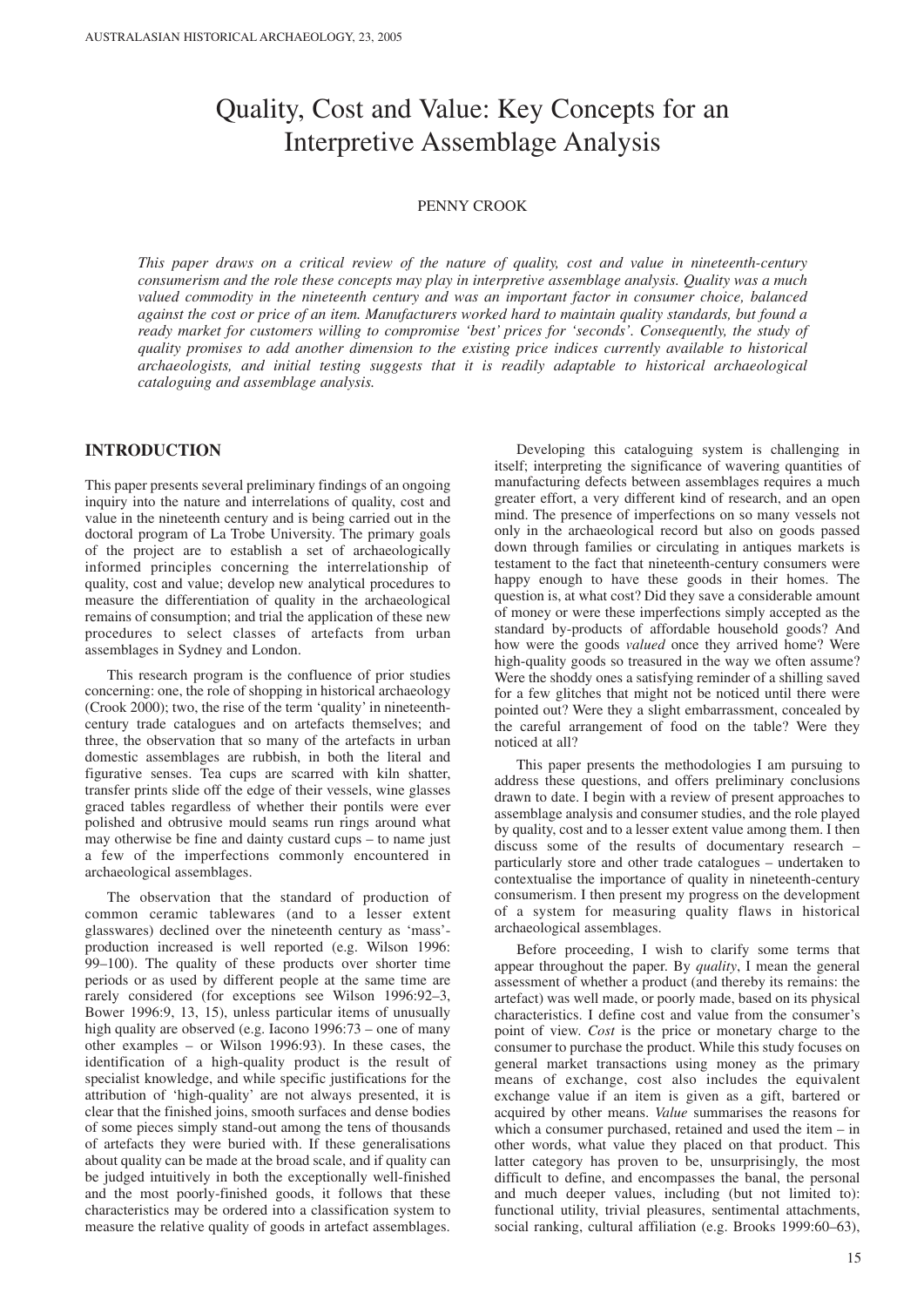'identity construction' and ideological identification (e.g. as determined by Shackel 1998; see also Cook et al. 1996 and Buckham 1999: esp. pp. 201 & 212–3). While there is not sufficient space in this paper to discuss these issues in full, it is worth noting that any consumer product may be purchased or acquired to satisfy multiple values and these may change over time as the use of the item changes.

By 'interpretive assemblage analysis' I mean the systematic analysis of a specialised catalogue for the dedicated purpose of deriving new information at a comparative level. To put it simply: not a catalogue. It may seem redundant to include 'interpretive' in the phrase. After all, any analysis should be *interpreted* in some way. However the term 'analysis' is often (mis)used to describe the task of cataloguing, which is the first, identification stage of the analysis and interpretation program (Crook et al. 2002:26; see also Brooks 2005:16–18), hence 'interpretive analysis' is used as a reminder of the end goal of the research.

# **CURRENT APPROACHES**

The broad concerns of 'consumption' and its related theories and applications have been part of the discourse of historical archaeology for over two decades, and require only a brief recitation here. Following the pioneering works of the late 1970s and the 1980s (e.g. Douglas & Isherwood 1996 [1979], Bourdieu 1984 [trans.], Miller 1987, Weatherill 1988 and Shammas 1990), many historical archaeologists have successfully utilised the core principles of consumption theory to interpret archaeological sites and assemblages (e.g. Spencer-Wood 1987a, Beaudry et al. 1991, Wall 1991 and 1999, Praetzellis & Praetzellis 1992, Stewart-Abernathy 1992, Cook et al. 1996, Carroll 1999, Buckham 1999, to name just a few). A consumer focus, often from the individualistic or family perspective, has been an important part of the work of Karskens (1996, 1999), Lydon (1995), Lawrence (1998, 2000, 2003c) and other Australian archaeologists.

Often, however, the integration of these consumer perspectives occurs only at the interpretive level and has had no identifiable impact on the analysis of assemblages. Notwithstanding the contribution of industrial histories to artefact identification and dating (e.g. Jones et al. 1989), attempts to develop testable analyses that link broad histories of manufacturing and consumerism with specific artefacts recovered from archaeological contexts are rare.

The exception, of course, is a stellar example: George Miller's ceramic cream-coloured ware indices (1980, revised 1991), among other contributions (1993, 2003; Majewksi & O'Brien 1987 should also be considered an exception). Miller conducted extensive documentary analysis of wholesale and retail price lists and receipts of earthenware bought and sold in England and America to devise an index for calculating the average relative price of cream-coloured earthenwares. He developed five major classes, based on the nineteenthcentury classification of these wares: plain cream-coloured earthenwares, edged, painted, dipped and printed.

The index was first prepared in 1980 based on five pricefixing lists, and revised in 1991 following the review of an additional 17 price-fixing lists, eight additional potters price lists and 167 invoices. The expanded data set revealed two important lessons: the original assumption that plain, creamcoloured wares remained constant in price over the nineteenth century was found to be quite false; and the extent of discounting of the agreed fixed prices also revealed the true, dynamic nature of the market and its fluctuations (in American towns and cities, at least).

As ground-breaking and enduringly relevant as the indices

are, they have not escaped criticism (e.g. Spencer-Wood 1987b, Yentsch 1990:24 and Brooks 2005:61) and do have significant limitations. The categories are broad and offer average costs. The time intervals, dependent of the survival of pertinent documentary records, are ad hoc; as are the listings of vessel forms for some categories in some years (e.g. the price of fluted or edged printed tea cups was available for 1846, but not 1845 or 1848 [Miller 1991:18]).

The indices have had little direct impact on Australian assemblage analysis, owing in part to the limited development of assemblage analyses that go beyond empiricist studies (see Lawrence 1999:08, Crook et al. 2002 and Brooks 2005:7–14) – i.e. interpretive assemblage analyses; and in part to an appropriately cautious approach to the adoption of American interpretive tools for use on Australian material (Brooks 2005:  $61-\overline{62}$ ). Allison (2003:188) has observed the need to tie artefacts to 'price structures' and allocated each catalogue item to the categories 'luxury', 'decent' and 'utilitarian' as a short-term measure to examine the living standards of pastoral homestead life at Kinchega, New South Wales,<sup>1</sup> but to date, no such work on Australian prices has been conducted.

To develop local systems of cost differentiation, or even test the applicability of the American indices on Australian markets, we need to take a closer look at Australian commercial and consumer transactions.

#### **MINING THE ARCHIVES**

To better understand the significance of quality, cost and value (in Australian and global western cultures) I have been searching a variety of nineteenth-century literature for descriptions of attitudes toward these issues from the late eighteenth, nineteenth and twentieth centuries – be it general or product-specific discussion, made by manufacturers, retailers or consumers. The survey has encompassed trade and department store catalogues; trade journals and industry literature; private letters, correspondence and diaries; economic treatises; design journals and treatises (such as The *Journal of Design and Manufactures* [*JDM*], 1849–1852); and various other volumes directly associated with or arising from the (international or intercolonial) exhibitions of the nineteenth century, for example *Exhibition of the Works of Industry of All Nations*, 1851 (1852).

These latter sources provide very useful insights into the kinds of features admired or scorned in new products released on the Victorian market, for example the resistance of crazing in earthenwares, a light-weight body, a graceful design and a finely executed form (e.g. see *JDM* II [1849]: 199). The reviews presented in such journals, while consciously concerned with everyday goods for the 'common man', comprise the opinions of connoisseurs of art and design, intent on advancing the progress of design and industry. In many ways, their commentary is targeted at the manufacturer, and not the consumer willing to buy the products.

Tapping into the motivations of customers is a challenging task. Given the common difficulties of investigating universal activities like the purchase, use and discard of everyday goods, it is no surprise that personal negotiations of quality, cost and value are rarely recorded. The formal study of consumer behaviour (for the purposes of marketing or product improvement) is a development of the twentieth century. While general observations of consumer behaviour can be found in nineteenth-century economic treatises (e.g. Simmonds 1872), these are often highly subjective personal opinions and must be treated with some degree of scepticism.

Advertisements and trade catalogues present a similar problem: they demonstrate the manufacturers' or retailers'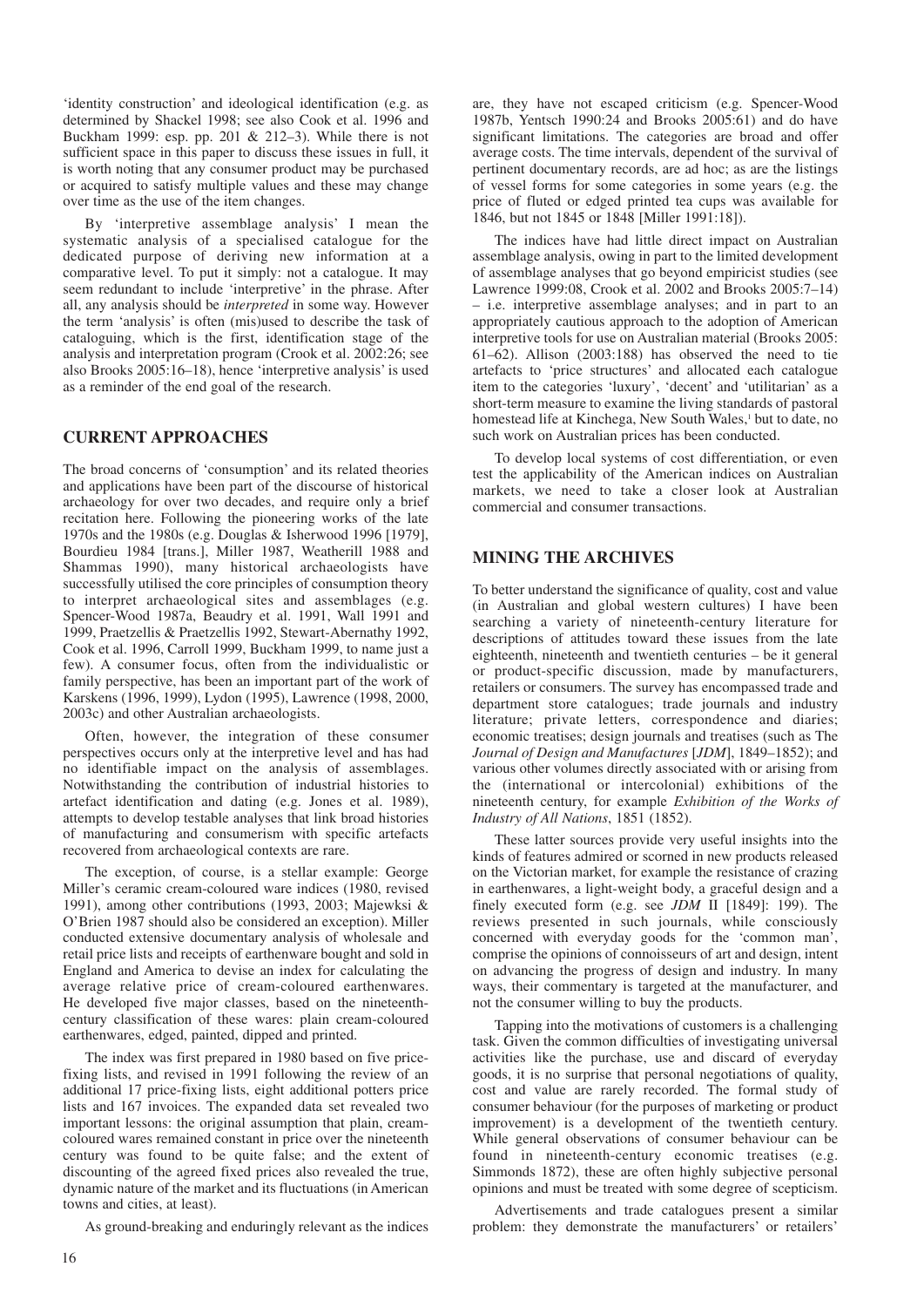**Table 1: List of the sample of store catalogues used in the detailed price analysis.** 

| Australia                                                                                                                                            | 880 | 883 | 1892 | 1894 | 1895 | 1896 | 1897 | 1899 | 900 | 1901         | 1902         | 907 | 1911 |
|------------------------------------------------------------------------------------------------------------------------------------------------------|-----|-----|------|------|------|------|------|------|-----|--------------|--------------|-----|------|
| A. Hordern & Sons (Sydney, 1823-1969)<br>Farmer & Co. (Sydney, 1840-1976)<br>Mutual Store Ltd (Melbourne, 1872-1964)                                 |     |     |      |      |      |      |      | ✓    |     |              |              |     |      |
| England<br>Harrods (1849–present)<br>Civil Service Supply Association (1866-?)<br>Henry King & Co. (1868-?)<br>Army & Navy Co-op. Stores (1871-2004) |     |     |      |      |      |      |      |      |     |              |              |     |      |
| <b>United States</b><br>Montgomery Ward & Co (1872-2000)<br>Sears, Roebuck & Co. (1886–present)                                                      |     |     |      |      |      |      |      |      |     |              | $\checkmark$ |     |      |
| Canada<br>Timothy Eaton & Co. (1869-2002)<br>John Eaton & Co. (1895-?)                                                                               |     |     |      |      |      |      |      |      |     | $\checkmark$ |              |     |      |

*idea* of what consumers may respond to. However, unlike trade journals and treatises, the consumer was the target audience. Notwithstanding the peculiarities of the kinds of consumers each retailing house intended to serve, in a dynamic market economy it is reasonable to assume that most manufacturers and merchants would have their fingers on the pulse of consumers' desires and attitudes. To this end, the store and mail-order catalogues of domestic merchandise have proved the most rewarding category of the documentary survey of quality, cost and value, and are discussed in detail below.

#### **Store and mail-order catalogues**

Most historians date the introduction of mail-order and department store catalogues to the mid-nineteenth century (e.g. Kingston 1994:24). They emerged from a major reorganisation of Western retailing practices. In all the major cities across the world, specialised shops were being transformed into retail empires of universal provision at competitive prices. High-streets, specialised shopfronts and the attentive skills of local shopkeepers were rapidly superseded as companies like Anthony Hordern & Sons used their buying might to secure the very latest designs at the lowest possible prices.

The trade catalogues we are most familiar with today are those of the mail order giants, the universal providers, and the oldest surviving documents of this kind include the circulars of Montgomery Ward & Co. (Chicago) and Silber & Fleming (London), both distributed in 1872. These dense, illustrated tomes are widely renowned for their fascinating, detailed snapshot of daily life – more precisely the apparatuses required for daily life – in the late nineteenth and early twentieth centuries (see the introductions to any of the facsimile reprints, e.g. Sears 1993 [1897] or Cuffley 1984 or 1987).

In addition to the much admired 'glimpse of Victorian and Edwardian life' that trade catalogues offer, the detailed descriptions of material culture, the illustrations and specific prices that they have preserved for over a century make them a sincerely rich resource for any student of consumption (Schlereth 1992). And yet, they are rarely the subject of rigorous research or quantitative analysis (for an exception, see Buckham 1999) – a situation best explained by the overwhelming size of the resource, and consequent challenge of taming it.

To date, this study of quality, cost and value has encompassed a general review of the language and organisation of over 55 illustrated catalogues and price lists of major Australian, English, American and Canadian 'universal providers',<sup>2</sup> dating from 1880 to 1911,<sup>3</sup> and a detailed analysis of key terms and prices of individual china and glassware items in 21 of those documents (see Table 1).<sup>4</sup> Each product and price was entered into a customised database that stores individual prices and product types grouped by product lines as they were described in each catalogue. The prices and descriptions of over 24 000 individual items (plates, tea cups, glass), representing over 3200 lines of glass and ceramic wares (plain, Willow, fern-etched), have been entered in the database.

While these numbers seem vast, they represent a small percentage of the total number of catalogues produced by each firm. The Mutual Store, for example, produced two price lists a year from at least 1878 to at least 1911, but only those for 1892 (No. 8), 1900 (No. 15) and 1907 survive in Melbourne libraries. Nonetheless, even with such poorly represented samples, it is still possible to exploit the rare privilege of recording seasonal price and stock fluctuations in the consecutive catalogues of Toronto's Eaton & Co., Chicago's Montgomery Ward & Co. and Sears, Roebuck & Co.

The language, tone and style of catalogues varies from store to store and from year to year. The listings ranged from the minimalist approach of a name and price (e.g. King & Co. 1880) to an illustration alongside a name (e.g. the Mutual Store 1892) to the persuasive verbosity and occasional wit of Hordern & Sons (1894, 1897, 1899), Sears Roebuck (1993 [1897], 1969 [1902], 2002 [1902])<sup>5</sup> and Montgomery Ward (1977 [1894], 1969 [1895]) whose copywriters managed to elevate humble bread-plates, buttons and needles to ingenuities of their time, interwoven in the fabric of decent family life. For example:

CHEAP CROCKERY is almost as much a necessity as CHEAP BREAD. In most families both perform the vanishing trick with a wonderful celerity, and, as a consequence, the supply of both has to be continually renewed. With bread at a low figure, it gladdens the heart of the bread-winner to see slice after slice disappear, but if the STAFF OF LIFE by some combination of circumstances, were to go up to a shilling a loaf, "where would poor robin be, then poor thing?" And so with Plates and Mugs, Cups and Saucers, Pudding Bowls and Pie Dishes. Make them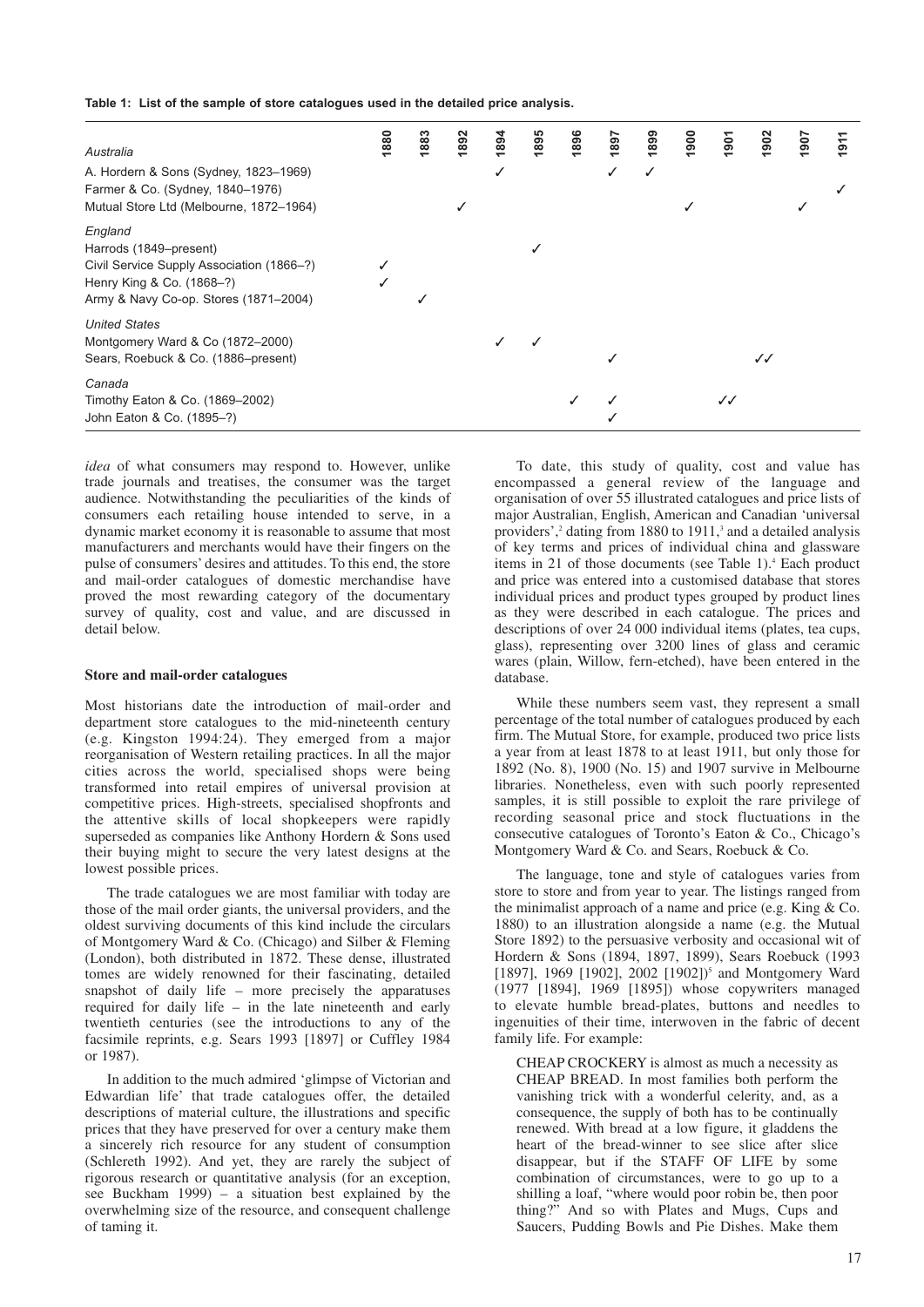dear, raise the price, and a FEVERISH ANXIETY would pervade the household whenever the table was laid or a pie or a pudding contemplated; so let all people concerned in this momentous issue, thank Anthony Hordern & Sons for cheap Crockery. (Hordern & Sons 1894:340)

When it comes to describing the products themselves, only 1420 of the 3200 sets were provided with illustrative phrases or prose (often in addition to an illustration). These ranged from a single piece of 'promotional' dictum such as 'best quality' to 200-word embellishment of the product's best features. These lengthier descriptions traced fairly accurately the subtle distinctions among the goods on offer. For example:

#### 'JOLIMONT' DINNER SERVICE

This is one of the latest styles produced. The illustration (see Fig. 1) shows the shape of each article, but it should be explained that the Plates, Cover and Flat Dishes are fluted. The pattern, which is richly decorated, is a beautiful Floral Combination, the whole presenting a marvellously pretty effect at a very low price. Printed in Colours: Brown, Green, and 'Unique' [sic], on Ivory ground. (Hordern 1894:343, 345)

The emphasis in each description shifts subtly from the latest or most handsome, to the very handsome, the best make, the well finished, and so on. The most desirable features of goods are revealed by the carefully crafted copy, for example:

Genuine Imperial Hapsburg China Dinner Set. This is

the *highest grade* of china made in Austria. It is *very light in weight* and *very transparent*. It is the *equal of* any of the *French* makes and is sold at a price *one third less*. This *pattern* is one of the choicest made by this *noted factory* and we flatter us that we have *selected* the very *best design* that it was possible to get at the price. This *shape* is considered by china critics the best modeled and most *graceful* ever made. The *decoration* is composed of an *elegant transfer* of pink flowers with green leaves gracefully arranged in dainty sprays. The pink decoration is the *daintiest color* made. This set *costs* a great deal less than French china, but the *quality* is equally good. Set ID: 3431. Order no.: 2T170 (Sears 2002 [1902]: 640, *emphasis added*)

It is often unclear how precisely these terms were to be interpreted. If a dinner service was described as 'handsome' but no mention was made of its relative quality, was it of poor or ordinary quality? If noted only to be 'high quality' was it ugly or dated?

Sometimes, and this is particularly so of the Montgomery Ward and Sears, Roebuck & Co. descriptions, they take the guess work out of the equation, and cut to the heart of the compromise between quality, price and desired use:

Dove Genoa Pattern. Manufactured by Smith & Ford, Staffordshire, England. This pattern is very handsome in shape and decoration: the decoration consists of wild flowers and leaves in soft gray [sic], although it is *very low in price*, we consider the *body of the ware*



*Fig. 1: The Jolimont Dinner Service (Hordern 189*4:*343, courtesy Powerhouse Museum Research Library).*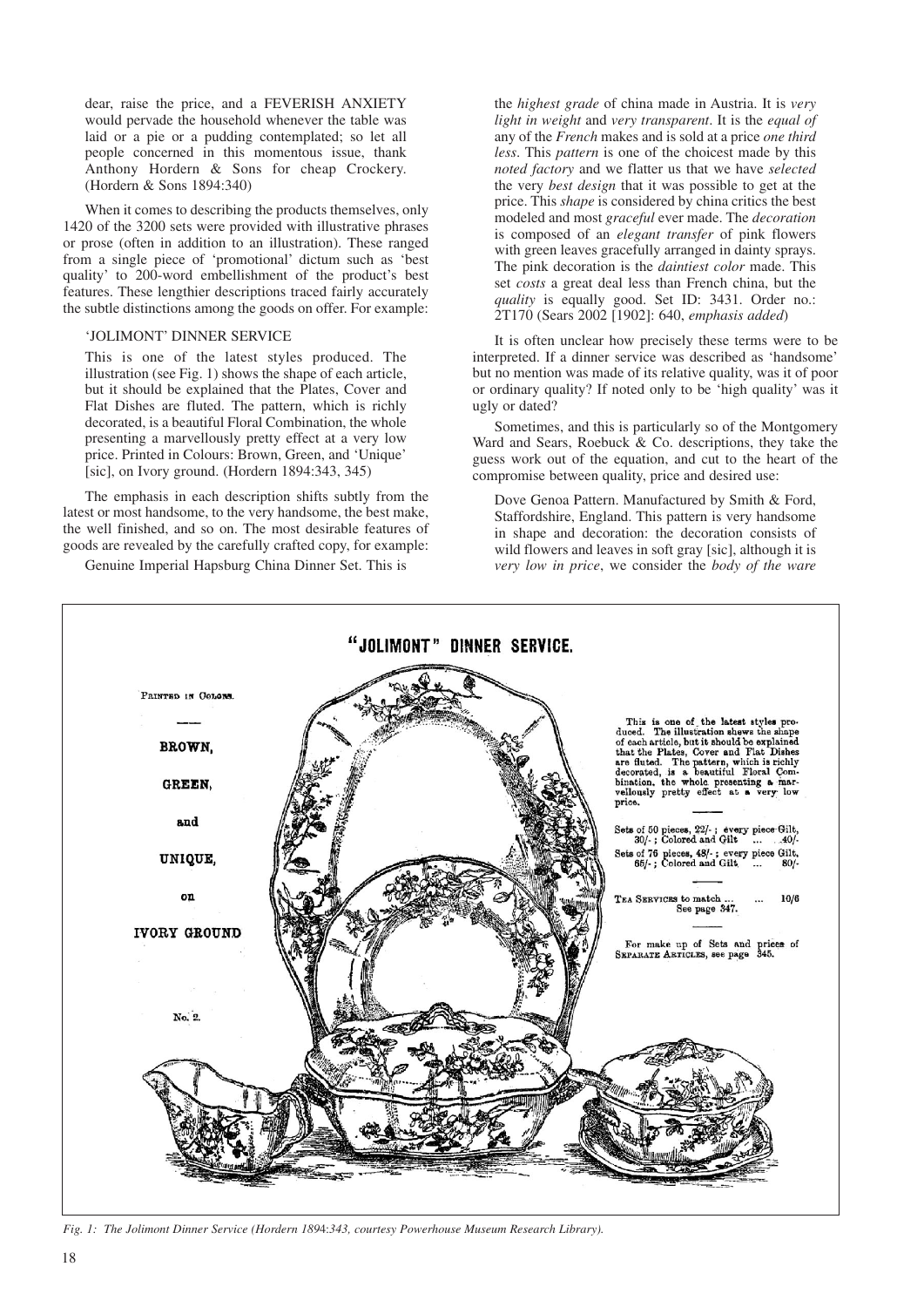*equal to any other pattern sold by us*: we recommend it very highly where a *cheap and durable* set is wanted. (Montgomery Ward & Co. 1969 [1895]: 529, *emphasis added*)

It is these descriptions that are the most telling of the interplay between quality, cost and value and the interpretive utility of these concepts in historical archaeology. The analysis of these terms to determine just how many pence lay between the 'cheap and durable' and the 'most elegant' will be undertaken in 2006, but some preliminary figures have been prepared to flesh out the significance of these concepts in the mail-order and retail consumer landscape in the late nineteenth century.

#### **Promoting quality, cost and value**

Of all the 10 500 descriptive terms used to describe the china and glass sets in the catalogue sample, only 2.6 per cent cite 'quality' (131 occurrences) or 'value' (27 occurrences), or draw attention to the cost of the item  $(109)$ .<sup>6</sup> While these terms were not explicitly used with great frequency in reference to specific items, a concern for quality and value are evident in other elements of the product descriptions. For example, many items are described as 'strong', 'superior', 'light', 'transparent' or have a special note about their material, suggesting a concern for the quality of physical properties of the product. The notation of the maker or phrases such as 'best make' or 'well finished' indicate a concern for quality craftsmanship.

These kinds of concerns about quality dominate the descriptions analysed so far (see Fig. 2), and far outnumber the concern for a low price or other values, such as the opportunity to buy exclusive items or affordable imitations such as pressed tablewares which 'your neighbors [sic] will say … is genuine cut glass' (Montgomery Ward & Co. 1969 [1895]: 544).<sup>7</sup> Notwithstanding the fact that these figures will be revised as more data is gathered, the significance of the emphasis on quality but not cost and value should not be overstated. The price, of course, was included for all goods – it was the *raison d'être* for the catalogue itself – so there was little need to draw attention to the price except for the very cheapest of bargains. Furthermore, the concerns of quality, cost and value were integrally connected to each other. At the simplest level, value may be seen as a trade off between quality and cost. With the quality of the item reassured and the price clearly listed, its value would have been self-evident to

the consumer. One of the reasons for the strong emphasis on quality may indeed be the low prices offered by so many of the retailers, as their various interjections in the margins and columns of the catalogues demonstrate. For example:

While our prices are low we will have it understood that the quality of our goods is unquestioned. People wonder how we sell so cheap. That we do sell cheap is attested by the enormous increase in our trade. (Sears 1993 [1897]: 293)

This is a reminder that a consumer's consideration of quality, cost and value may have been a choice of brand or consumer agency – i.e. the store – rather than an evaluation for each individual product. Once the decision had been made to order from Sears or Hordern & Sons, choosing the tea service came down to which one suited their taste and existing décor.

# **THE PROBLEM OF COST IN HISTORICAL ARCHAEOLOGY**

The prices listed in the catalogues present a very interesting dataset to students of consumption. As noted, Miller discovered some discrepancy between wholesalers' price fixing lists and the actual market place in which ceramic vessels reached the shelves of American stores. In the store and mail-order catalogues of the late nineteenth century, we see much fluctuation within the broad categories of price fixing lists. Printed wares, for example, had a wide variance. If you were purchasing a dozen plates from King & Co. in 1880, you could pay as little as 3*s*. for 'Asiatic Pheasant' or 'The Rhine', and up to 6*s*. 8*d*. for sets with chinoiserie or Japanese-inspired styles.

What is more interesting is the fluctuation from vessel to vessel, rather than set to set. One of the surprising discoveries of the catalogue analysis was the inconsistency of prices of individual vessels of a service among sets of a similar price range, or the same set over a number of years. Take the first two sets offered by Anthony Hordern & Sons in 1894: White Granite and Double Line (see Table 2). While the price of a 50 and 76 piece Double Line service was, respectively, 18 and 12 pence or 7.7 per cent and 2.2 per cent more than the White Granite Service, the plates, several dishes and other items were up to 20 per cent cheaper. The Soup Tureen, however, was almost 30 per cent more.



*Fig. 2: The frequency of descriptive terms in Store and Mail-order catalogues.*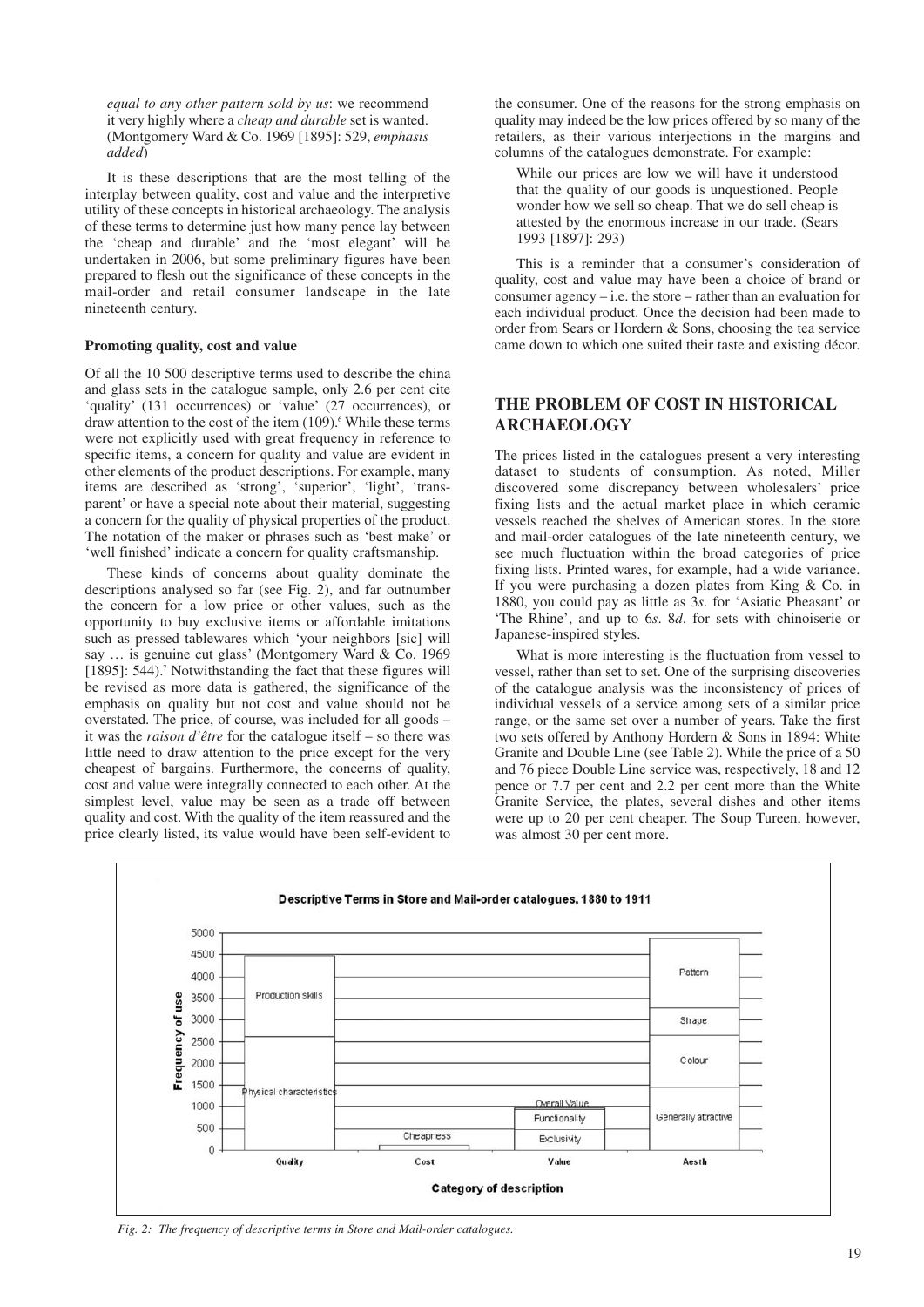| <b>Item Name</b>   | Total pence per item |                |                   |              |  |  |
|--------------------|----------------------|----------------|-------------------|--------------|--|--|
|                    | White<br>Granite     | Double<br>Line | <b>Difference</b> | % Difference |  |  |
| Plate (6 inch)     | 2.5                  | $\overline{2}$ | $-0.5$            | $-20.0%$     |  |  |
| Plate (7 inch)     | 3                    | 2.5            | $-0.5$            | $-16.7%$     |  |  |
| Plate (8 inch)     | 3.5                  | 3              | $-0.5$            | $-14.3%$     |  |  |
| Plate (10 inch)    | 4.5                  | $\overline{4}$ | $-0.5$            | $-11.1%$     |  |  |
| Salad Bowl         | 24                   | 27             | 3.0               | 12.5%        |  |  |
| Sauce Tureen       | 27                   | 30             | 3.0               | 11.1%        |  |  |
| Soup Tureen        | 102                  | 132            | 30.0              | 29.4%        |  |  |
| Vegetable Dish     | 27                   | 27             | 0.0               | 0.0%         |  |  |
| $(10$ inch)        |                      |                |                   |              |  |  |
| Dish (9 inch)      | 5.5                  | 6.5            | 1.0               | 18.2%        |  |  |
| Dish (10 inch)     | 8.5                  | 8.5            | 0.0               | 0.0%         |  |  |
| Dish (11 inch)     | 11                   | 10.5           | $-0.5$            | $-4.5%$      |  |  |
| Dish (12 inch)     | 14                   | 13             | $-1.0$            | $-7.1%$      |  |  |
| Dish (14 inch)     | 19                   | 19             | 0.0               | 0.0%         |  |  |
| Dish (16 inch)     | 30                   | 27             | $-3.0$            | $-10.0%$     |  |  |
| Dish (18 inch)     | 114                  | 126            | 12.0              | 10.5%        |  |  |
| Gravy Boat         | 7.5                  | 7              | $-0.5$            | $-6.7%$      |  |  |
| Pie dish (6 inch)  | 4.5                  | 5              | 0.5               | 11.1%        |  |  |
| Pie dish (7 inch)  | 6                    | 6              | 0.0               | 0.0%         |  |  |
| Pie dish (8 inch)  | 8                    | $\overline{7}$ | $-1.0$            | $-12.5%$     |  |  |
| Pie dish (9 inch)  | 10.5                 | 9              | $-1.5$            | $-14.3%$     |  |  |
| Pie dish (10 inch) | 13                   | 12             | $-1.0$            | $-7.7%$      |  |  |
| Pie dish (11 inch) | 15                   | 16             | 1.0               | 6.7%         |  |  |
| Pie dish (12 inch) | 18                   | 20             | 2.0               | 11.1%        |  |  |
| 50 piece set       | 234                  | 252            | 18.0              | 7.7%         |  |  |
| 76 piece set       | 540                  | 552            | 12.0              | 2.2%         |  |  |

**Table 2: Variability in prices between White Granite and Double Line services offered by A. Hordern & Sons in 1894 (pp. 340–1).**

Initially, these fluctuating prices were considered to be minor typographic errors, but their prevalence suggests otherwise.

All-pervasive throughout these catalogues of prices firmly fixed in print, is the repetitious notice that 'all prices are subject to market fluctuations'. This universal disclaimer gave the stores vital leeway to allow for seasonal changes in the cost of raw materials, shipping, labour and foreign currency exchange that would have affected the landed price of shipments made just a few months apart.<sup>8</sup>

It is not yet known whether the intra-set price variability is the result of standard fluctuations or something different. Perhaps the greater fluctuation in the composition of individual sets reflects the age of stock: more soup tureens were sold in 1893 than 9-inch dishes so the price of tureens reflects the new market price, but 9-inch dishes remain at the 1893 price.

# **THE POTENTIAL OF QUALITY**

It is clear from the Staffordshire potters' wholesale price lists from the late eighteenth century that quality was an important element of the cost structure of selling refined ceramics. The production of refined earthenware was (and remains) a complex process, aimed to mass produce and standardise a medium prone to countless variables, using small-scale workshop craftsmen. Each vessel passed through the hands of dozens of workers, and each stage of the process introduced another range of potential blunders. It is probably for this reason that pottery owners maintained the unpopular piecework system of paying workers only for vessels 'good from oven' (Owen 1970 [1901]: 30–32). This meant that a presser could lose a third of their dues if the plate they moulded was incorrectly glazed by the dipper or it was damaged by a fallen saggar during firing.

Not all vessels spoilt by careless errors were thrown away. At the end of each firing, the 'bests' were sorted from the 'seconds', 'thirds' and 'lump' and each packaged for sale to their various markets. Damaged goods still had their price. In 1770 you could have saved a penny on a 10-inch dish or  $1\frac{1}{2}$ on an 'even worse' second, a saving of 33 per cent or 50 per cent (see Fig. 3). The plates were offered in no less than five ranks of quality from Bests to '3 degrees worse than seconds' to save up to 50 per cent. Aside from a reference on the 1833 price-fixing list (held by the Spode Museum Trust) that the list of minimum prices refers to the lowest quality of goods, and that better goods should attract a better price, none of the other price lists since 1770 mention quality.

One important distinction should be noted here: the terms 'bests' and 'seconds' refer to the quality of one batch of ceramics relative to the intended quality of the product. That is, 'bests' emerged from the production process in the precise state they were intended to, but 'seconds', 'thirds' and 'lump' did not. In addition, some goods were simply made cheaply and the imperfections were considered acceptable and therefore 'bests' of that batch. Thus, the presence of quality flaws does not necessarily mean the item was a 'second', but it is reasonable to group these two categories as cheaper wares. Distinguishing their differences, and the significance of those differences is an ongoing concern of this research program.

| PRICES OF DISHES.                                                                                                                                                                                                                                     |                                                                                                                                                                                                                                                                                    | Sauce Boats.                                                                                                                                                                                                                                           |                                                                                                                     |  |  |
|-------------------------------------------------------------------------------------------------------------------------------------------------------------------------------------------------------------------------------------------------------|------------------------------------------------------------------------------------------------------------------------------------------------------------------------------------------------------------------------------------------------------------------------------------|--------------------------------------------------------------------------------------------------------------------------------------------------------------------------------------------------------------------------------------------------------|---------------------------------------------------------------------------------------------------------------------|--|--|
| Best.                                                                                                                                                                                                                                                 | Seconds.                                                                                                                                                                                                                                                                           | <b>Best</b>                                                                                                                                                                                                                                            | Seconds                                                                                                             |  |  |
| s. d.<br>10 inches 3<br>H in.<br>4<br>6<br>$12$ in.<br>- 8<br>13 iu.<br>10<br>14 in.<br>$15$ in. $1\,0$<br>18 in. 14<br>16<br>17 in.<br>$13$ in. $19$<br>19 in. 20<br>26<br>$20$ in.<br>30<br>$21$ in.<br>Worser Second Dishes half<br>price of Best. | s. d.<br>10 inches 2<br>3<br>11 in.<br>$12$ in.<br>4<br>6<br>13 in.<br>8<br>$14$ in.<br>10<br>$15$ in.<br>16 in.<br>$\theta$<br>12<br>$17 \; \text{in.}$<br>$\overline{\mathbf{4}}$<br>18 in.<br>6<br>1<br>19 m.<br>$\overline{2}$<br>$\boldsymbol{0}$<br>20 in.<br>26<br>$21$ in. | s. d.<br>26<br>Large<br>Mixt<br>$2\,0$<br>19<br>$L$ ess<br>16<br>$i$ ,ess<br>Smallest 1 3<br>Twyflers.<br>B:st<br>Seconds<br>Thirds<br>None less than 7<br><b>Best Plates</b><br>Best Scconds<br>Worser ditto<br>A degree worser 1 3<br>ditto<br>Ditto | s. d.<br>20<br>19<br>6<br>$\mathbf{1}$<br>3<br>$\bf{0}$<br>$1\theta$<br>9<br>20<br>19<br>1 <sub>6</sub><br>$\Omega$ |  |  |

*Fig. 3: Excerpt from the scale of prices agreed upon by manufacturers of earthenware, Staffordshire, England, signed on 4 February 1770 (Shaw 2001 [1829]: 207).*

#### **MEASURING QUALITY**

While the promise of quality as a *material* link to another dimension of consumer choice is appealing, the task of developing and testing measures of quality on archaeological material has not been a straightforward endeavour.

The quality recording system, in its present form, is too detailed to present here in full, however, some key points are worth noting. Firstly, the system has only been developed for select classes of artefacts, namely ceramic and glass tablewares, toilet wares and food preparation items (excluding containers). It was first trialled on an 1860s assemblage of glass and ceramics from the Cumberland and Gloucester Streets site,<sup>9</sup> conducted in 2005. The ceramics component of the system, was then considerably enhanced by a detailed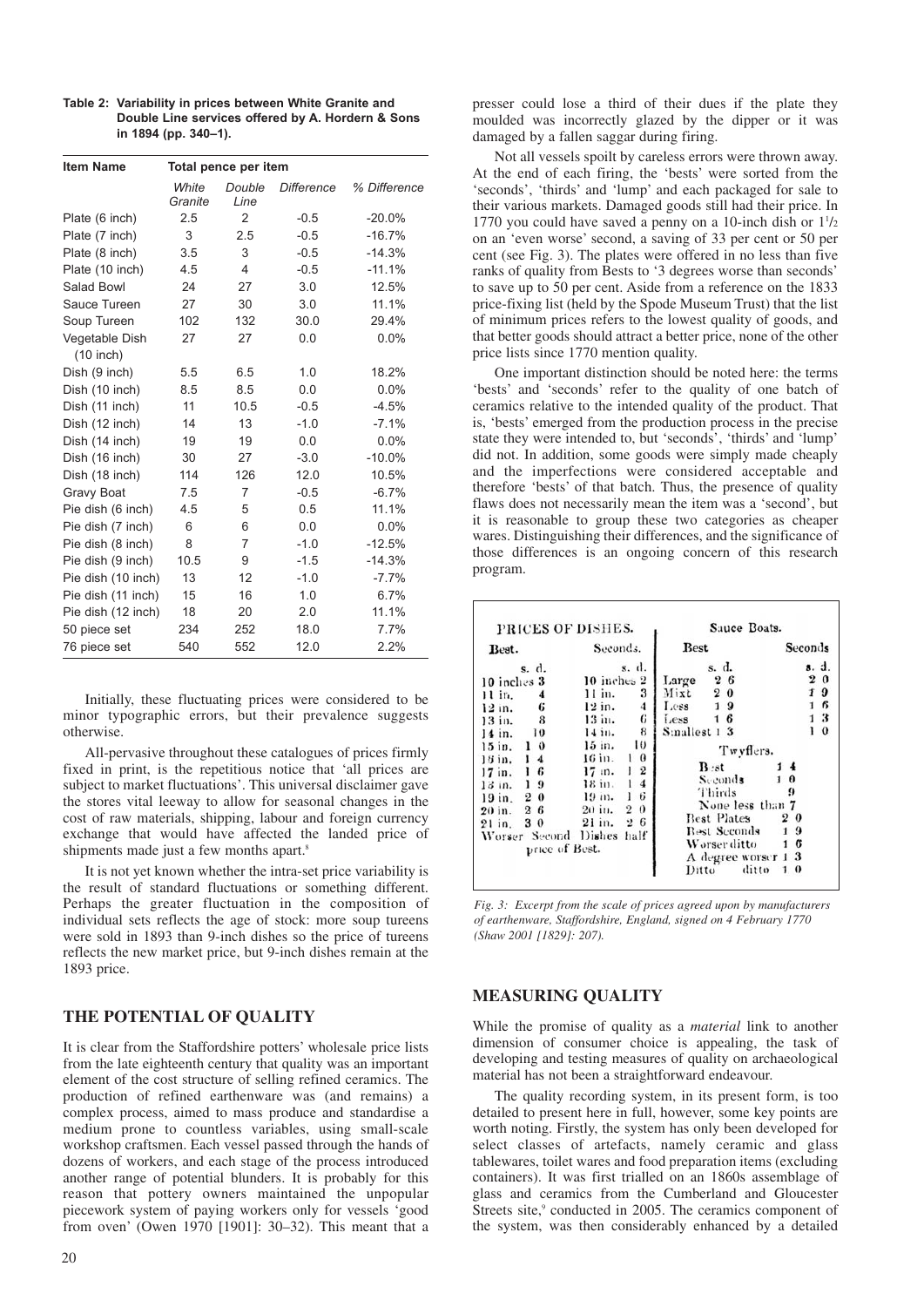study of factory waste cached by Enoch Wood, potter of Burslem, Staffordshire in the foundations of the local meat market between 1835 and 1836 (Banks n.d.). This assemblage contains numerous examples of factory 'wasters': vessels so damaged by the manufacturing process that they are not worthy of sale even as seconds. These include imperfections such as patches where the glaze has not been absorbed (known as 'butterflies'), evidence of vessel contact during kiln firing and multi-coloured transfer prints that overlap and mismatch. Several new flaw types were identified during this process. and it is hoped that the Woods assemblage will provide a very useful yardstick with which to compare the domestic material.

In addition to the task of identifying the range of typical flaws and identifying their nomenclature, the recording of minute quality defects has required some development of other elements of the cataloguing spectrum. Perhaps the most significant thing about the more common ceramic and glassware flaws such as obtrusive kiln furniture marks, smudged transfer prints and fractured air bubbles, is that they are very small – often only 1–2 mm in size. Recording these minute flaws calls for more than a keen eye and good set of callipers. At this scale, the size of the sherd – not merely the quantity, weight for minimum vessel count – is vital in providing the appropriate spatial context for assessing the significance of these defects. Consequently, I have developed a system for recording the surface area (to the nearest square centimetre) of each sherd in the catalogue to approximate the potential area in which flaws may exist or be repeated. Because many significant flaws occur on the underside of a vessel, the surface areas of the upper face and that of the underside have been recorded separately. In addition to the location of each quality flaw, its significance and prominence has been assessed to distinguish between significant errors (e.g. a large over-glazed biscuit-crack) appearing in lessvisible parts of vessel, or moderate or minor flaws (e.g. a poorly finished spur mark) that easily catches the eye owing to their position on the upper marly of a plate.

To date, an average of 4.6 flaws have been recorded for each sherd or vessel from the domestic assemblages and 7.4 from the factory assemblages, and up to 31 flaws have been recorded on single sherds or vessels from each group. (See Fig.4 for a typical range of flaws on a single, near-complete vessel.)

Substantial analysis of these records will not commence until the analysis of domestic assemblages is completed in 2006. The study will encompass several assemblages from



*Fig. 4: Miniature plate from the Burslem Market Place assemblage showing a typical range of flaws. (BMP59 from the collection of The Potteries Museum and Art Gallery, Stoke-on-Trent.)*

Sydney in addition to the trial at the Cumberland and Gloucester Streets site, and other domestic groups from London. Initial survey of the London assemblages suggested a higher degree of quality items, but whether this pattern has been correctly observed, and is a genuine reflection of the assemblages – not an artefact of a foreign collection rate<sup>10</sup> – will be tested in the coming months. It will be some time before the precise degree of correspondence between all these assemblages, and the significance of it, can be properly assessed.

### **DISCUSSION**

This broad inquiry concerning quality, cost and value draws heavily on very different resources and seeks to interrogate them in different ways. Essentially, it is the aggregate of three smaller projects: a documentary study of trade catalogues, a material study of quality flaws and a theoretical review of the role of quality, cost and value in nineteenth-century consumerism. The trade catalogues and quality flaws attack the problem from two ends and while I remain confident, I cannot be certain that they will meet neatly them in the middle to reveal the secrets of how consumers in the nineteenth century valued the material world on offer to them. That is, it may prove untenable to convincingly link the ranks of quality flaws with documented differences in price, or establish where the 'best quality' goods of the store catalogues might sit on that scale. Worse still, we may simply never understand the tolerance limits of nineteenth-century consumers precisely enough to harness the concept in assemblage analysis with confidence.

Another significant impediment to the research is temporality. Many of the more detailed records of quality, cost and value, such as trade catalogues, appear in the last few decades of the nineteenth century. The domestic assemblages under review date to the 1850s and 1860s and the factory assemblage was deposited between 1835 and 1836. Opportunities to cast-back the lessons learned from trade catalogues to earlier decades must be treated with caution. The format and presentation of some catalogues changed rapidly from issue to issue and it cannot be assumed that these documents reflect a continuum of consumer attitudes from earlier decades. That is, we cannot assume a simple transfer of slogans and promotional terminology available in store in the mid-nineteenth century to the paper records of the later nineteenth century. Thus is may be that whatever insight may be learned from them can only be applied to archaeological assemblages of the period between 1880 and 1900.

A final note must be made with regard to the applicability of cataloguing quality flaws in general historical archaeological practice. Clearly, these measures would never form part of the 'basic' artefact catalogue prepared at the end of most excavations, although some of the stand-out flaws may be more easily noted in such a catalogue. Some or all of the recording system discussed in brief above may be used in higher-level research of select deposits to provide a useful alternative, or compendium, to attempts to assess the approximate, relative or specific cost of other assemblages.

# **CONCLUSION**

In this paper I have set out the broad scope of current research into the role and interrelationship of quality, cost and value in the labyrinth of nineteenth-century consumerism. I have briefly reviewed the current systems of analysis and interpretation that address cost, and to a lesser extent value. I have argued that close examination of documentary evidence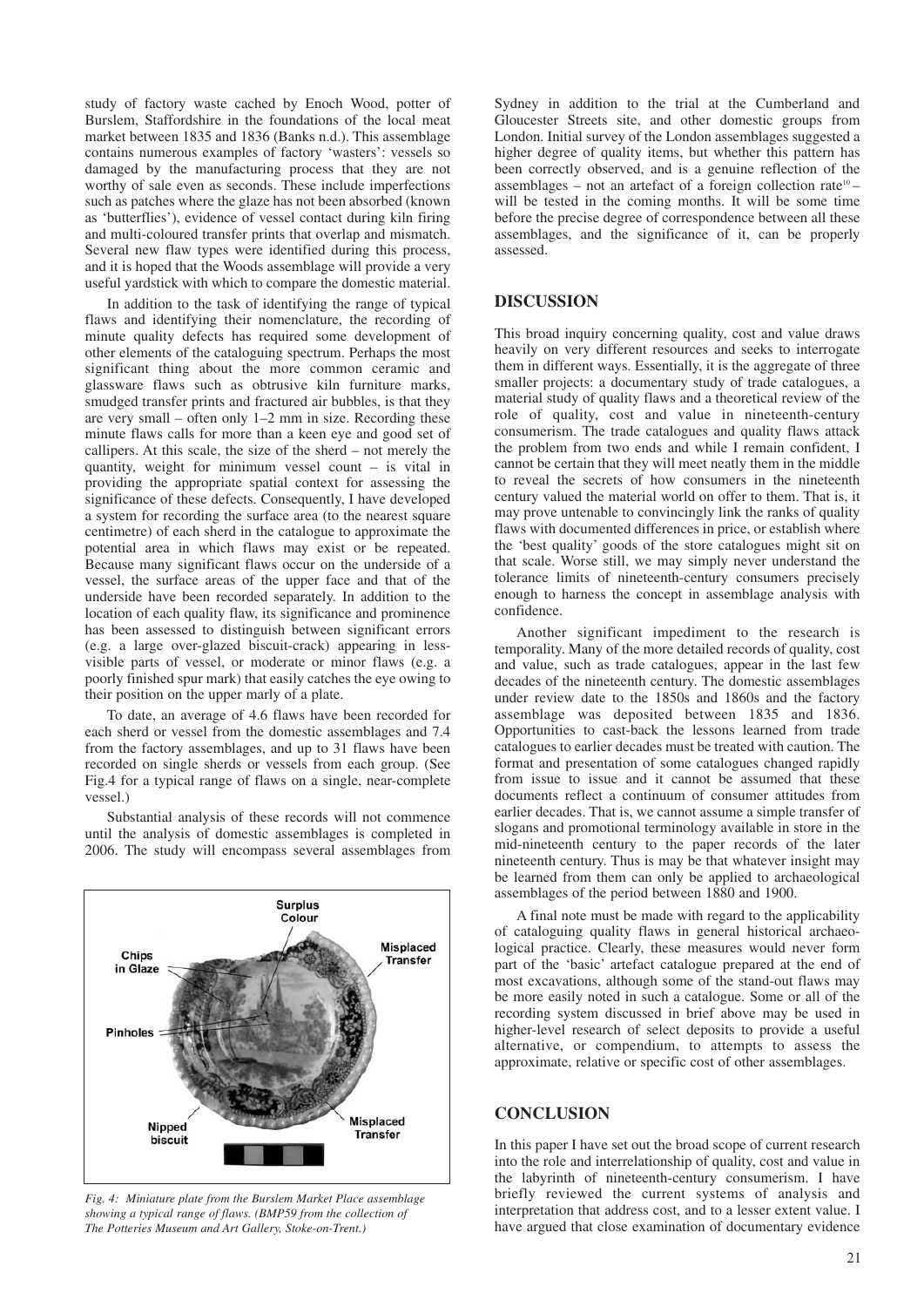for consumer pricing over a short time period reveals a complex market place that was subject to unexpected fluctuations at the small scale. I argue that the examination of quality flaws has the potential for a providing a testable, material indicator of relative cost. While it is not suggested that this new system of cataloguing would replace existing models for price indexation and it is recognised that there are some hurdles to overcome, the analysis of artefact quality has the potential to add another dimension to existing research on socioeconomic differentiation and consumer choice and make a significant contribution to interpretive assemblage analyses in historical archaeology.

# **ACKNOWLEDGEMENTS**

This doctoral research is currently being undertaken in the Archaeology Program of La Trobe University under the working title '"Superior Quality": Exploring the nature of quality, cost and value in historical archaeology'.

I wish to thank Wayne Johnson, Sydney Harbour Foreshore Authority, and Katey Goodwin, Potteries Museum and Art Gallery, Stoke-on-Trent, for providing access to the assemblages noted in this paper.

My research has benefited from very useful discussions with Tim Murray, Susan Lawrence, Peter Davies, Alasdair Brooks and David Barker.

Many of the observations concerning quality were first made during the course the Exploring the Archaeology of the Modern City project, conducted by La Trobe University and Industry Partners: Sydney Harbour Foreshore Authority, Godden Mackay Logan, Historic Houses Trust, NSW Heritage Office, the City of Sydney and Heritage Victoria. While there was not scope within the EAMC project to explore these issues and there is no ongoing link between my doctoral studies and the project, this research would not have been possible without the opportunities presented.

Thanks to Tim Murray, Alasdair Brooks, Martin Gibbs and an anonymous referee for their comments on earlier drafts of this paper. All errors are my own.

#### **NOTES**

- 1. Note Allison refers to these categories as a representation of 'quality or Status'. While there clearly is overlap between the concepts, these categories fall within the realm of 'Value', and particularly functional value, as defined under my enquiry. The term 'quality' is reserved for the material standard of the item, i.e. a utilitarian pudding bowl may be better finished and of a more durable fabric than another, rendering it to be of 'superior quality'.
- 2. The direct comparison of archaeological assemblages between the colonies of the British empire and America is in its infancy (Lawrence 2003b, Lawrence & Karskens 2003). Both Lawrence (2003a) and Brooks (2005:56–62) have sketched broad differences in the consumer markets of Australia and America, and other British colonies; and the unique features of the American ceramic market have been proficiently outlined by Ewins (1997: esp. pp. 53–55). While it is right to be cautious about simplistic comparisons, the extent to which these market peculiarities may affect assemblage analyses, or trade catalogue analyses for that matter, is yet to be demonstrated. To date, significant correlations have been observed between some of the American and Australian catalogues in the study. The comparison of American,

Australian, English and Canadian catalogues used in this study has been made with these concerns in mind, and it hoped, will contribute a new suite of substantive evidence to the debate.

- The original dates of the survey were 1880–1900, but the time period extended to allow for sequencing of available catalogues, i.e. all the Mutual Store records. Catalogues post-dating 1900 were only entered if an earlier catalogue by the same company had already been identified. It is for this reason that the many Lassetter's catalogues dating from c. 1902 to the 1914 do not appear in this selection. The 1911 Farmer's catalogue was entered following the identification of a surviving 1880s catalogue which turned out not to include house furnishings.
- 4. It is hoped that access to at least five additional catalogues will be secured during the course of this study and will be included in the analysis.
- 5. The many other abridged facsimile reprints of Sears catalogues in the 1890s and early 1900s have been excluded from the study because only select pages from the glass and ceramics departments were included, or these departments were altogether excluded.
- 6. Only 10 500 terms have been examined to date, representing about 75 per cent of the sets recorded in the database. This number is likely to rise.
- 7. Twenty-nine products have been described as looking more expensive than they are.
- 8. Many catalogues were in circulation for several years.
- 9. The Cumberland and Gloucester Streets site was excavated for Sydney Cove Authority (now the Sydney Harbour Foreshore Authority) in 1994 by Godden Mackay Pty Ltd (now Godden Mackay Logan Pty Ltd). See Godden Mackay 1996.
- 10. There are significant differences in the English and Australian traditions of excavation. English archaeologists rarely sieve, and gather finds by eye while removing the deposit. Several of the cesspit assemblages examined appear to be smaller in number and contain more complete vessels than occur in Sydney assemblages, which is probably a result of the processes of artefact collection.

# **BIBLIOGRAPHY**

- ALLISON, P. M. 2003. 'The Old Kinchega Homestead: Doing Household Archaeology in Outback New South Wales, Australia', *International Journal of Historical Archaeology* 7 (3): 161–194.
- APPADURAI, A. 1986. 'Introduction: commodities and the politics of value', in A. Appadurai (ed), *The Social Life of Things: Commodities in Cultural Perspective*, Cambridge University Press, Cambridge.
- ARMY & NAVY CO-OPERATIVE SOCIETY 1883. *Army & Navy Co-operative Stores: Price List*.
- ARMY & NAVY CO-OPERATIVE SOCIETY 1907. Rules of the Society and Price List of Articles Sold at the Stores, fasc. reprint: Yesterday's Shopping: The Army and Navy Catalogue 1907 introduced by Alison Adburgham (1969), David & Charles, Devon, Eng.
- BANKS, C. n. d., "… for the gratification of future antiquaries…": Enoch Wood's caches at the Potteries Museum & Art Gallery, unpublished paper for the Potteries Museum & Art Gallery, Hanley, Stoke-on-Trent, Eng.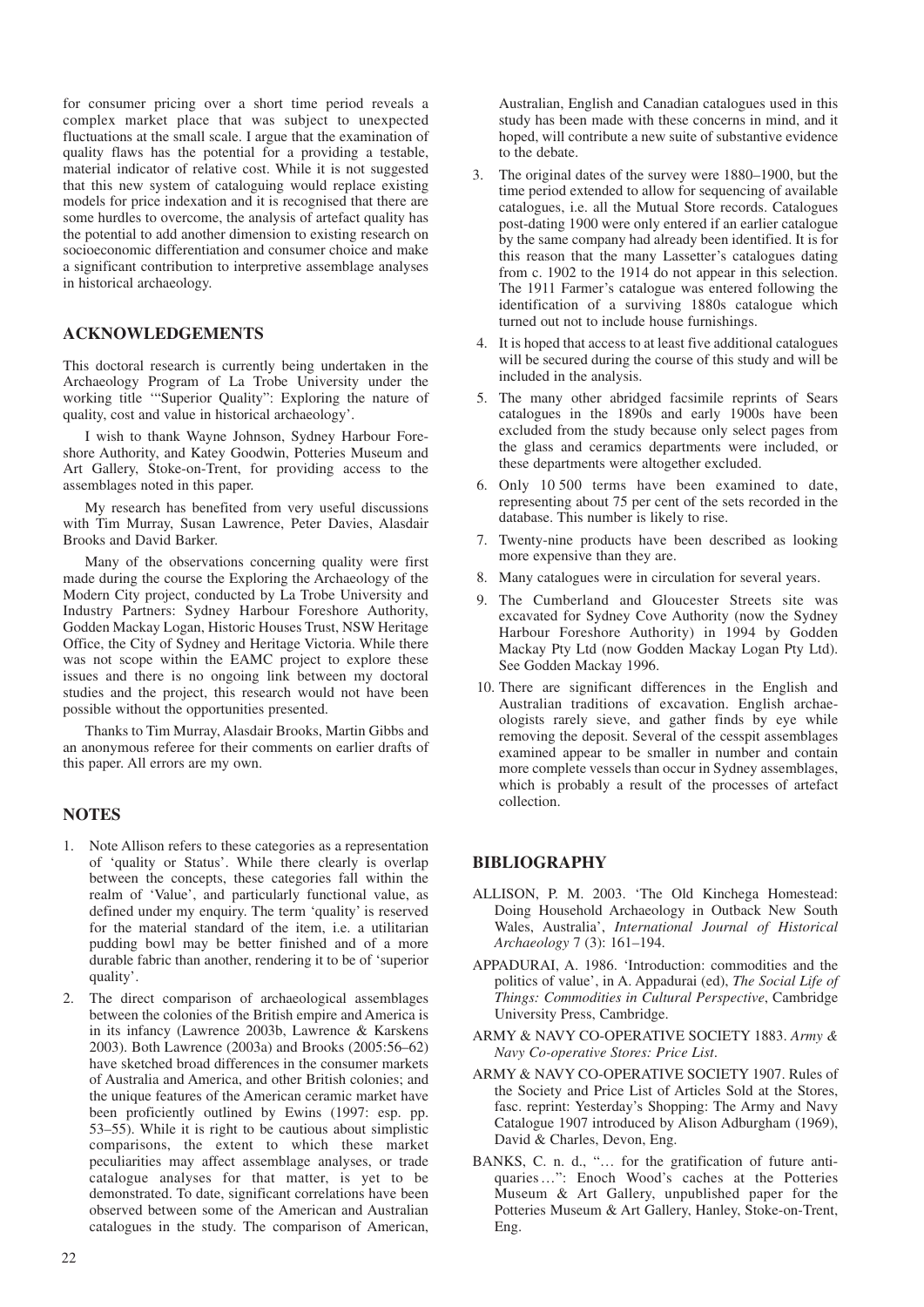- BEAUDRY, M.C., L.J. COOK and S.A. MROZOWSKI 1991. 'Artifacts and Active Voices: Material Culture as Social Discourse', in Randall H. McGuire and Robert Paynter (eds), *The Archaeology of Inequality*, Blackwell, Oxford, pp. 150–191.
- BOURDIEU, P. 1984. *Distinction: a social critique of the judgement of taste*, translated by Richard Nice, Routledge & Kegan Paul, London.
- BOWER, R. 1996. Leather Artefacts Report, in Godden Mackay (ed.), The Cumberland/ Gloucester Streets Site, The Rocks: Archaeological Investigation Report, report prepared for the Sydney Cove Authority, vol. 4.
- BROOKS, A.M. 1999. 'Building Jerusalem: Transfer-Printed Finewares and the Creation of British Identity' in Sarah Tarlow and and Susie West (eds), *The Familiar Past? Archaeologies of later historical Britain*, Routledge, London, pp. 51–65.
- BROOKS, A. 2005. *An Archaeological Guide to British Ceramics in Australia 1788–1901*, The Australasian Society for Historical Archaeology and The La Trobe University Archaeology Program.
- CARROLL, L. 1999. 'Communities and Other Social Actors: Rethinking Commodities and Consumption in Global Historical Archaeology', *International Journal of Historical Archaeology* 3 (3):131–136.
- CIVIL SERVICE SUPPLY ASSOCIATION 1880. *Export list*, London.
- COOK, L.J., R. YAMIN and J.P. McCARTHY 1996. 'Shopping as Meaningful Action: Towards a Redefinition of Consumption on *Historical Archaeology*', *s* 30 (4): 50–65.
- CROOK, P. 2000. 'Shopping and Historical Archaeology: Exploring the Contexts of Urban Consumption', *Australasian Historical Archaeology* 18:17–28.
- CROOK, P., S. LAWRENCE and M. GIBBS 2002. 'The role of artefact catalogues in Australian historical archaeology: a framework for discussion', *Australasian Historical Archaeology* 20:26–38.
- CUFFLEY, P. 1984. *Chandeliers and Billy Tea: A Catalogue of Australian Life 1880–1940*, The Five Mile Press, Hawthorn, Victoria.
- CUFFLEY, P. 1997. *The Federation Catalogue: Household Life in Australia, 1890–1915*, The Five Mile Press, Hawthorn, Victoria.
- DOUGLAS, M. and B. ISHERWOOD 1996. *The world of goods: towards an anthropology of consumption*, revised ed., Routledge, London.
- EWINS, N. 1997. *'Supplying the Present Wants of Our Yankee Cousins…': Staffordshire Ceramics and the American Market 1775–1880*, special edition of the Journal of Ceramic History, vol. 15, City Museum & Art Gallery, Stoke-on-Trent, Eng.
- *Exhibition of the Works of Industry of all Nations 1851, Prospectuses of Exhibitors*, vol. XIII, Royal Commissioners, London.
- GODDEN MACKAY 1996. The Cumberland/Gloucester Streets Site, The Rocks: Archaeological Investigation Report, Volumes 1, 3–5, prepared for the Sydney Cove Authority.
- HARROD'S 1972 [1895]. *Victorian Shopping: Harrod's Catalogue 1895*, a facsimile of the Harrod's Stores 1895 issue of the Price List, introduced by Alison Adburgham, David & Charles Reprints, Devon, Eng., 1972.
- HORDERN, ANTHONY & SONS 1894 *Illustrated catalogue*, A. Hordern & Sons, Sydney.
- HORDERN, ANTHONY & SONS 1897. *Illustrated catalogue*, A. Hordern & Sons, Sydney.
- HORDERN, ANTHONY & SONS c1899. *Illustrated catalogue*, A. Hordern & Sons, Sydney.
- IACONO, N. 1996. 'Miscellaneous Artefacts Report', in Godden Mackay (ed.), The Cumberland/ Gloucester Streets Site, The Rocks: Archaeological Investigation Report, unpublished report prepared for the Sydney Cove Authority, vol. 4.
- JONES, O., C. SULLIVAN with contributions by G.L. MILLER, E.A. SMITH, J.E. HARRIS and K. LUNN 1989. *The Parks Canada Glass Glossary: for the description of containers, tableware, flat glass, and closures, Studies in Archaeology, Architecture and History*, rev. ed., National Historic Parks and Sites, Canadian Parks Service, Environment Canada, Ottawa, Ontario.
- KARSKENS, G. 1999. *Inside The Rocks: the Archaeology of a Neighbourhood*, Hale and Iremonger, Sydney.
- KARSKENS, G. 1996. The Cumberland/Gloucester Streets Site, The Rocks: Archaeological Investigation Report, Volume 2: Main Report – New Perspectives from The Rocks, prepared in conjunction with Godden Mackay Heritage Consultants for the Sydney Cove Authority and the Heritage Council of New South Wales.
- KING, HENRY S. & Co. 1880. *Cash Price List*, London.
- KINGSTON, B. 1994. *Basket, Bag and Trolley: A History of Shopping in Australia*, Oxford University Press, Melbourne.
- LAWRENCE, S. 2003a. 'Exporting Culture: Archaeology and the Nineteenth-Century British Empire', *Historical Archaeology* 37 (1): 20–33.
- LAWRENCE, S. (ed.) 2003b. *Archaeologies of the British: Explorations of identity in Great Britain and its colonies 1600–1945*, Routledge, London.
- LAWRENCE, S. 2003c. 'At Home in the Bush: Material Culture and Australian Nationalism' in S. Lawrence (ed.), *Archaeologies of the British: Explorations of identity in Great Britain and its colonies 1600–1945*, Routledge, London, pp. 211–223.
- LAWRENCE, S. 2000. *Dolly's Creek: An Archaeology of a Victorian Goldfields Community*, Melbourne University Press, Melbourne.
- LAWRENCE, S. 1999. 'The Role of Material Culture in Australasian Archaeology', *Australian Historical Archaeology*, 16:8–15.
- LAWRENCE, S. and G. KARSKENS 2003. 'Historical Archaeology in the Antipodes', *Historical Archaeology* 37  $(1): 1-5$
- LYDON, J. 1995. 'Boarding Houses in The Rocks: Mrs Ann Lewis' privy, 1865', *Public History Review* 4:73–88.
- MAJEWSKI, T. and M.J. O'BRIEN 1987. 'The Use and Misuse of Nineteenth-Century English and American Ceramics in Archaeological Analysis', *Advances in Archaeological Method and Theory* 11:97–207.
- MILLER, D. 1987. *Material culture and mass consumption*, B. Blackwell, Oxford & New York.
- MILLER, G.L. 1980. 'Classification and Economic Scaling of nineteenth century Ceramics', *Historical Archaeology* 14:  $1-40.$
- MILLER, G.L. 1991. 'A Revised Set of CC Index Value for Classification and Economic Scaling of English Ceramics from 1787 to 1880', *Historical Archaeology* 25 (1): 1–25.
- MILLER, G.L. 1993. 'A User's Guide to Ceramics Assemblages: Part 4; Some thoughts on Classification of